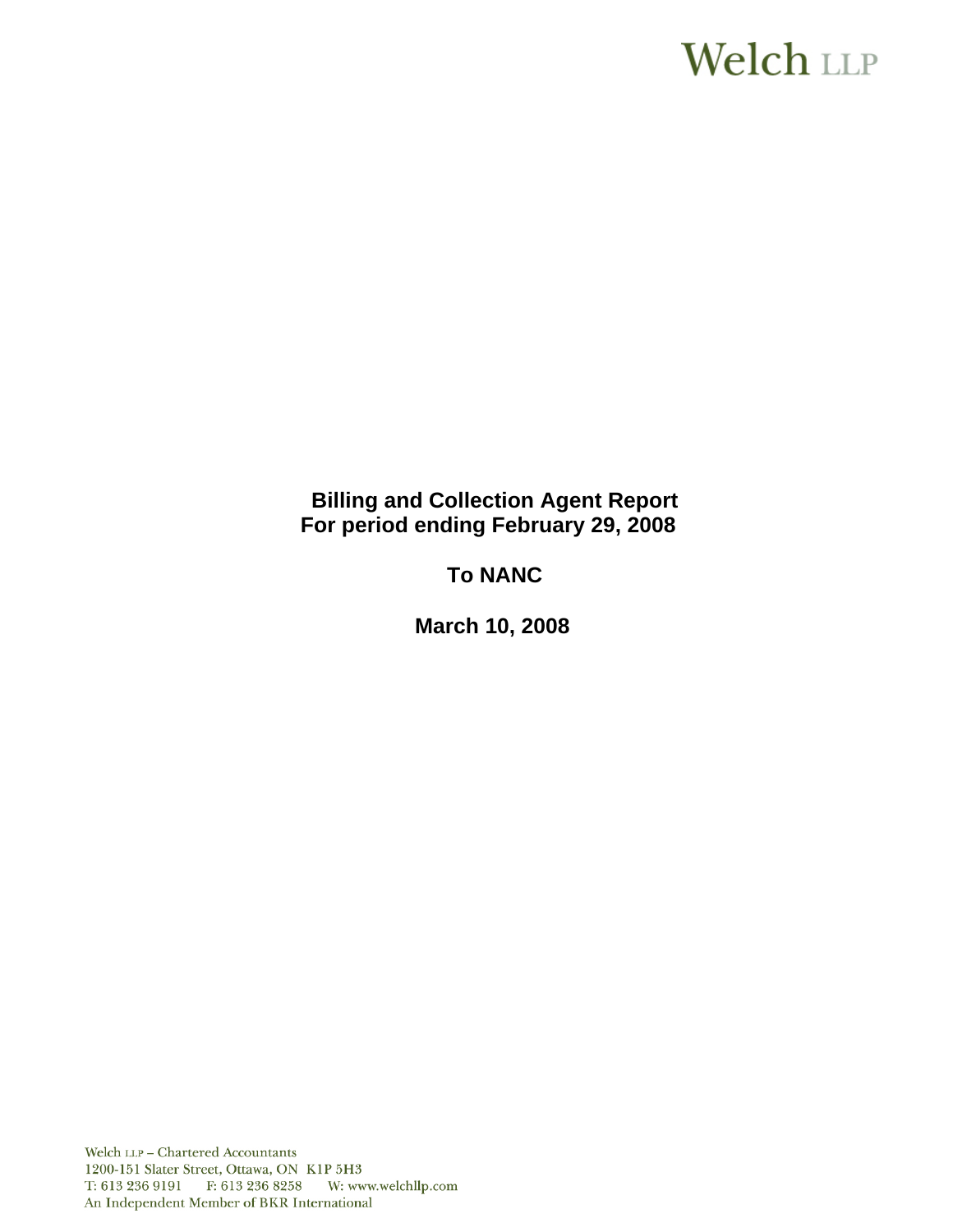## **NANPA FUND STATEMENT OF FINANCIAL POSITION FEBRUARY 29, 2008**

| <b>Assets</b>                                              |           |               |
|------------------------------------------------------------|-----------|---------------|
| Cash Balance in bank account                               |           | \$<br>101,093 |
| Dreyfus Government Cash Management Fund                    |           | 3,653,000     |
| Receivable from US Carriers                                | 215,506   |               |
| Receivable from Canada                                     |           |               |
| Receivable from Caribbean countries                        |           |               |
| Receivables forwarded to FCC for collection (Over 90 days) | 170,289   |               |
| Allowance for uncollectible accounts                       | (285,000) | 107,806       |
| Interest receivable                                        |           | 10,030        |
| <b>Total assets</b>                                        |           | 3,871,929     |
| Less: Accrued liabilities (see below for makeup)           |           | (456, 081)    |
|                                                            |           |               |
| <b>Fund balance</b>                                        |           | 3,415,848     |

**Makeup of Accrued Liabilities** (see following page for additional details)

| Welch LLP                                        | 38.840        |
|--------------------------------------------------|---------------|
| <b>NEUSTAR Pooling 1K Block Pooling Expenses</b> | 189.373       |
| <b>NEUSTAR Admin Expenses</b>                    | 114.151       |
| Data Collection Agent - USAC                     | 8.717         |
| Fund audit                                       | 105,000       |
|                                                  | \$<br>456,081 |

## **\*\*\*\*\*\*\*\*\*\*\*\*\*\*\*\*\*\*\*\*\*\*\*\*\*\*\*\*\*\*\*\*\*\*\*\*\*\*\*\*\*\*\*\*\*\*\*\*\*\*\*\*\*\*\*\*\*\*\*\*\*\*\*\*\*\*\*\*\*\*\*\*\*\*\*\*\***

### **Other items of note**

During February 2008, the Dreyfus Government Cash Management Fund earned a rate of return of 3.12%.

Refund checks totalling \$12, 342 were issued to carriers in February. Many of the refunds were attributable to overpayment by the carriers.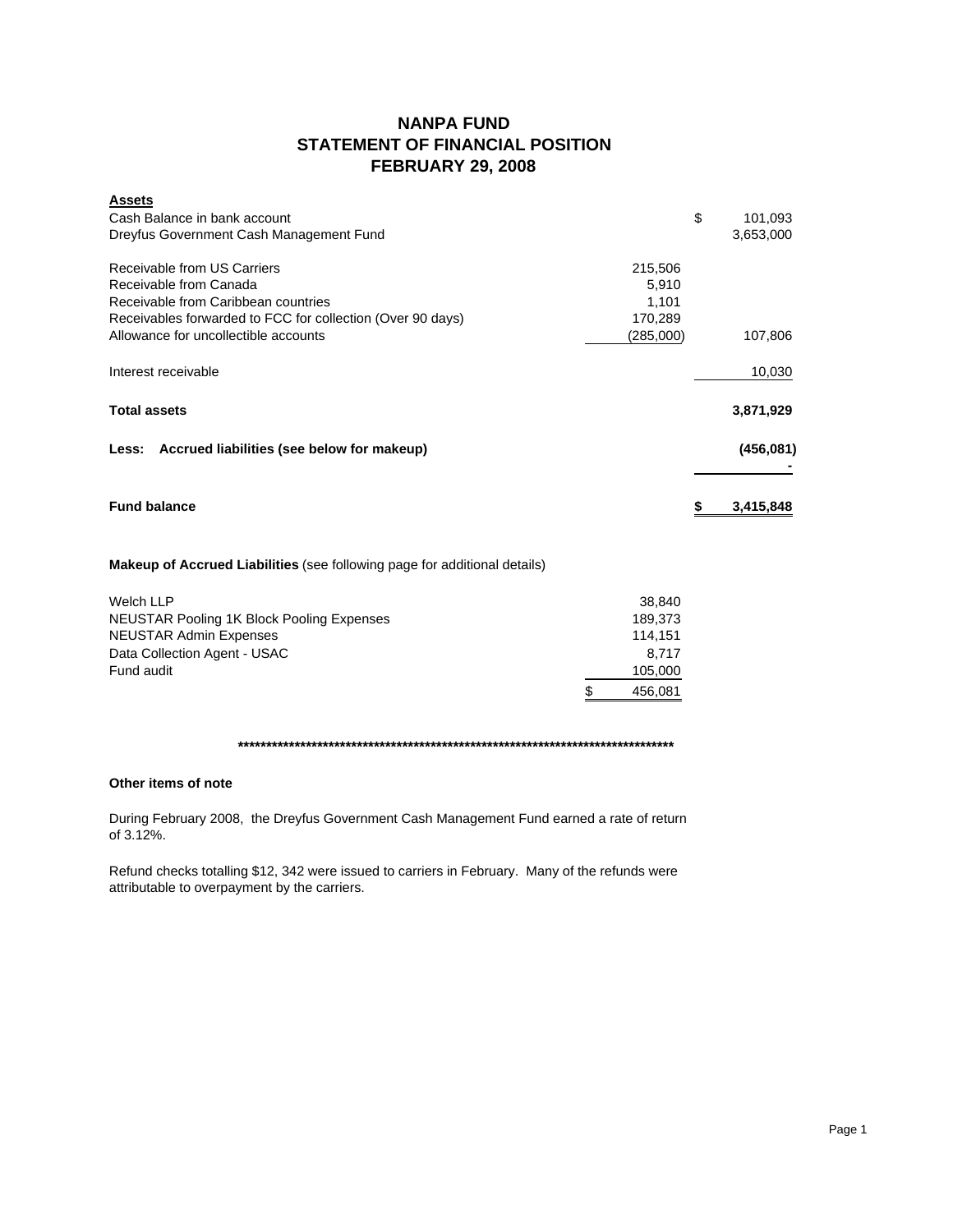#### **NANPA FUND FORECASTED STATEMENT OF CHANGES IN FUND BALANCEJULY 2007 TO FEBRUARY 2009**

|                                                |            | Actual |                        |                        | <b>Budgeted</b>        |                        |                        |                        |                        | Variance between  | <b>Estimated</b>                               |                          |                        |                           |                        |                        |                        |                      |                     |
|------------------------------------------------|------------|--------|------------------------|------------------------|------------------------|------------------------|------------------------|------------------------|------------------------|-------------------|------------------------------------------------|--------------------------|------------------------|---------------------------|------------------------|------------------------|------------------------|----------------------|---------------------|
|                                                |            |        | July 07 - Jan          | Feb-08                 | Mar-08                 | Apr-08                 | Mav-08                 | <b>Jun-08</b>          | Total                  | <b>Budget</b>     | forecasted balance at June<br>30/08 and budget | <b>Jul-08</b>            | Aug-08                 | Sep-08                    | Oct-08                 | Nov-08                 | Dec-08                 | Jan-09               | Feb-09              |
| Revenue<br><b>International Contributions</b>  |            |        |                        |                        |                        |                        |                        |                        |                        |                   |                                                |                          |                        |                           |                        |                        |                        |                      |                     |
| Canada<br>Caribbean countries                  | (1)<br>(1) |        | 47,281<br>13,970       | 5,910<br>$\sim$ $-$    | 5,910<br>$\sim$        | 5,910<br>$\sim$        | 5,911<br>$\sim$        | $\sim$                 | 70,922<br>13,970       | 70,922<br>13,949  | 21                                             | 5,733<br>13,589          | 5,733<br>$\sim$        | 5,733<br>$\sim$ 100 $\mu$ | 5,733<br>$\sim$        | 5,733<br>$\sim$        | 5,733<br>$\sim$ $-$    | 5,733<br>$\sim$      | 5,910<br>$\sim$     |
| <b>Total International Contributions</b>       |            |        | 61,251                 | 5,910                  | 5,910                  | 5,910                  | 5,911                  | $\sim$                 | 84,892                 | 84,871            | 21                                             | 19,322                   | 5,733                  | 5,733                     | 5,733                  | 5,733                  | 5,733                  | 5,733                | 5,910               |
| Domestic Contributions - US carriers           | (1)        |        | 3,759,887              | 200,171                | 199,777                | 199,777                | 199,777                | $\sim$                 | 4,559,389              | 4,530,185         | 29,204                                         | 2,014,084                | 171,000                | 171,000                   | 171,000                | 171,000                | 171,000                | 171,000              | 171,000             |
| Late filing fees for Form 499A                 | (2)        |        | 10,100)                | 700                    | $\sim$                 | $\sim$                 | $\sim$                 | 115,000                | 105,600                | 115,000           | 9,400                                          | $\overline{\phantom{a}}$ | $\sim$                 | $\overline{\phantom{a}}$  |                        | $\sim$                 | $\sim$                 |                      |                     |
| Interest income                                | (3)        |        | 123.436                | 10.291                 | 15,000                 | 15,000                 | 15,000                 | 15,000                 | 193,727                | 180,000           | 13.727                                         | 15,000                   | 15,000                 | 15,000                    | 15,000                 | 15,000                 | 15,000                 | 15,000               | 15,001              |
| <b>Total revenue</b>                           |            |        | 3,934,474              | 217,072                | 220,687                | 220,687                | 220,688                | 130,000                | 4,943,608              | 4,910,056         | 33,552                                         | 2,048,406                | 191,733                | 191,733                   | 191,733                | 191,733                | 191,733                | 191,733              | 191,91              |
| <b>Expenses</b><br><b>NANPA Administration</b> | (4), (8)   |        | 856,307                | 117,820                | 208,160                | 115,385                | 115,385                | 155,830                | 1,568,887              | 1,450,340         | 118,547                                        | 117,388                  | 117,388                | 117,388                   | 117,388                | 117,388                | 117,388                | 117,388              | 117,388             |
| 1K Block Pooling Administration                | (4), (7)   |        | 1,577,933              | 189,373                | 189,375                | 189,375                | 189,377                | 189,377                | 2,524,810              | 3,200,000         | 675,190)                                       | 189,375                  | 189,375                | 189,375                   | 189,375                | 189,375                | 189,375                | 189,375              | 189,376             |
| DANI                                           | (9)        |        | 433,847)               |                        |                        |                        | $\sim$                 | $\sim$                 | 433,847)               | 225,000           | 658,847)                                       | 8,333                    | 8,333                  | 8,333                     | 8,333                  | 8,333                  | 8,333                  | 8,333                | 8,333               |
| <b>Billing and Collection</b>                  |            |        |                        |                        |                        |                        |                        |                        |                        |                   |                                                |                          |                        |                           |                        |                        |                        |                      |                     |
| Welch LLP<br>Data Collection Agent             | (4)<br>(5) |        | 139,300<br>27,177      | 19,900<br>4,050        | 19,900<br>4,667        | 19,900<br>4.667        | 19,900<br>4,667        | 19,900<br>4,667        | 238,800<br>49,895      | 238,800<br>56,000 | <b>Section</b><br>6,105                        | 19,900<br>4,500          | 19,900<br>4,500        | 19,900<br>4,500           | 19,900<br>4,500        | 19,900<br>4,500        | 19,900<br>4,500        | 19,900<br>4,500      | 19,901<br>4,500     |
| <b>Annual Operations Audit</b>                 | (6)        |        | $\sim$                 |                        | $\sim$                 |                        | $\sim$                 | 30,000                 | 30,000                 | 30,000            | <b>Section</b>                                 | $\sim$                   | <b>.</b>               | $\sim$                    |                        | $\sim$                 | $\sim$                 |                      |                     |
| <b>Carrier Audits</b>                          | (10)       |        |                        |                        |                        |                        |                        | $\sim$                 | $\sim$                 | 700,000 (         | 700,000)                                       |                          |                        |                           |                        |                        |                        |                      | 700,000             |
| Bad debt expense (recovery)                    | (11)       |        | 133,197                |                        | $\sim$                 | $\sim$                 | $\sim$                 | $\sim$                 | 133,197                | <b>Contract</b>   | 133,197                                        |                          |                        | $\sim$                    | $\sim$                 |                        |                        |                      | $\sim$              |
| <b>Total expenses</b>                          |            |        | 2,300,067              | 331,143                | 422,102                | 329,327                | 329,329                | 399,774                | 4,111,742              | 5,900,140         | (1,788,398)                                    | 339,496                  | 339,496                | 339,496                   | 339,496                | 339,496                | 339,496                | 339,496              | 1,039,498           |
| Net revenue (expenses)                         |            |        | 1,634,407              | 114,071)               | 201,415)               | 108,640)               | 108,641) (             | 269,774)               | 831,866                | 990,084)          | 1,821,950                                      | 1,708,910                | 147,763)               | 147,763)                  | 147,763) (             | 147,763)               | 147,763)               | 147,763)             | 847,587)            |
| Opening fund balance                           |            |        | 1,895,512              | 3,529,919              | 3,415,848              | 3,214,433              | 3,105,793              | 2,997,152              | 1,895,512              | 1,990,084         | 94,572)                                        | 2,727,378                | 4,436,288              | 4,288,525                 | 4,140,762              | 3,992,999              | 3,845,236              | 2,072,080            | 1,924,317           |
| <b>Closing fund balance</b>                    |            |        | 3,529,919              | 3,415,848              | 3,214,433              | 3,105,793              | 2,997,152              | 2,727,378              | 2,727,378              | 1,000,000         | 1,727,378                                      | 4,436,288                | 4,288,525              | 4,140,762                 | 3,992,999              | 3,845,236              | 3,697,473              | 1,924,317            | 1,076,730           |
| Fund balance makeup:<br>Contingency            |            |        | 1,000,000<br>2.529.919 | 1,000,000<br>2.415.848 | 1,000,000<br>2.214.433 | 1,000,000<br>2,105,793 | 1,000,000<br>1,997,152 | 1,000,000<br>1,727,378 | 1,000,000<br>1,727,378 | 1,000,000         |                                                | 1,000,000<br>3.436.288   | 1,000,000<br>3.288.525 | 1,000,000<br>3.140.762    | 1,000,002<br>2,992,997 | 1.000.003<br>2.845.233 | 1.000.004<br>2.697.469 | 1,000,016<br>924.301 | 1,000,017<br>76,713 |
| Surplus                                        |            |        | 3,529,919              | 3,415,848              | 3,214,433              | 3,105,793              | 2,997,152              | 2,727,378              | 2,727,378              | - 1<br>1.000.000  |                                                | 4,436,288                | 4,288,525              | 4,140,762                 | 3,992,999              | 3,845,236              | 3,697,473              | 1,924,317            | 1,076,730           |
|                                                |            |        |                        |                        |                        |                        |                        |                        |                        |                   |                                                |                          |                        |                           |                        |                        |                        |                      |                     |

#### **Assumptions:**

(1) The US carrier contributions for the period from July 2007 to June 2008 and the International carrier revenue is based upon actual billings The contributions for July 2008 to January 2009 are based on the budget for 20

**(2)** These fees represent the \$100 late filing fee charged to those companies that do not file the Form 499A by the due date.

**(3)** Interest income projections are estimates

**(4)** The expenses for the NANPA Administration, 1K Block Pooling and Welch LLP are based on contracts in force. NANPA Administration contract expires June 2008.

The expense for NANPA Administration for July 2008 - February 2009 is based on the current contract.

**(5)** The expense for the Data Collection Agent is based on estimate of costs by USAC for the 2008 calendar year.

(6) \$45,000 for 2004/05 and \$30,000 each has been accrued for 2005/06 and 2006/07 fiscal years for the annual operations audit. The contract will be awarded once the FCC approves the award of the contr

**(7)** The March forecasted amount includes the forecasted monthly billing of \$189,375.

**(8)** The March forecasted amount includes the forecasted monthly billing of \$114,151 plus approved changes orders of \$94,009

**(9)** Interim p-ANI administration is now covered under the new Pooling contract. \$100,000 has been allowed for the cost of permanent pANI in 2008/09.

(10) The budget allowed \$700,000 for 16 carrier audits. The FCC indicated that no audits have been performed or will be before June 2008. The FCC is revising the procurement procedure and are not conducting any audits unti

**(11)** The allowance covers all accounts considered potentially uncollectible at February 29, 2008. This will be covered by the contingency allowance.

#### **Reconciliation of Forecast at June 30, 2008 to Budget**

| Budgeted fund balance at June 30/08 - contingency                             | 1,000,000  |
|-------------------------------------------------------------------------------|------------|
| Shortfall in fund incurred between budget period (March 2007) and June 2007   | (94.572)   |
| Additional billings in July 2007 to February 2008                             | 29,225     |
| Late filing fees (reversal) for Form 499A - 2006                              | (9,400)    |
| Additional interest earned to date over budget                                | 13,727     |
| Adiustment to June NANP Admin estimate to actual                              | 7,000      |
| NANP Admin change orders#6 - 14 not budgeted for                              | (125, 547) |
| Data Collection fees - Adjust March 2007 to February 2008 estimates to actual | 6,105      |
| Bad debts not budgeted for                                                    | (133, 197) |
| Annual operations audit - 2005, 2006 and 2007 not performed yet               |            |
| Unexpended budget for carrier audits not performed in 2006/07 budget year     | 700,000    |
| Adjustment of interim p-ANI costs to actual (over budgeted) based on CO#48    | 433,847    |
| p-ANI costs included in Pooling contract - not a separate item as budgeted    | 225,000    |
| Change order #46 cancelled, adjustments to CO #44,47,49 and 51 from budgeted  | 35,039     |
| Pooling Change Order #51 not budgeted                                         | (16, 987)  |
| Adjustment for Pooling based on actual contract from mid August to June 30th  | 763,212    |
| Adjustment to April to mid August 2007 Pooling bill estimates to actual       | 218,635    |
| Pooling - award fee                                                           | (9,056)    |
| Pooling - merit bonus re old contract (Jan 1/07 to August 14/07)              | (183, 805) |
| Pooling - Fixed fee re old contract (Jan 1/07 to August 14/07)                | (131, 848) |
| Forecasted Fund balance at June 30/08                                         | 2,727,378  |